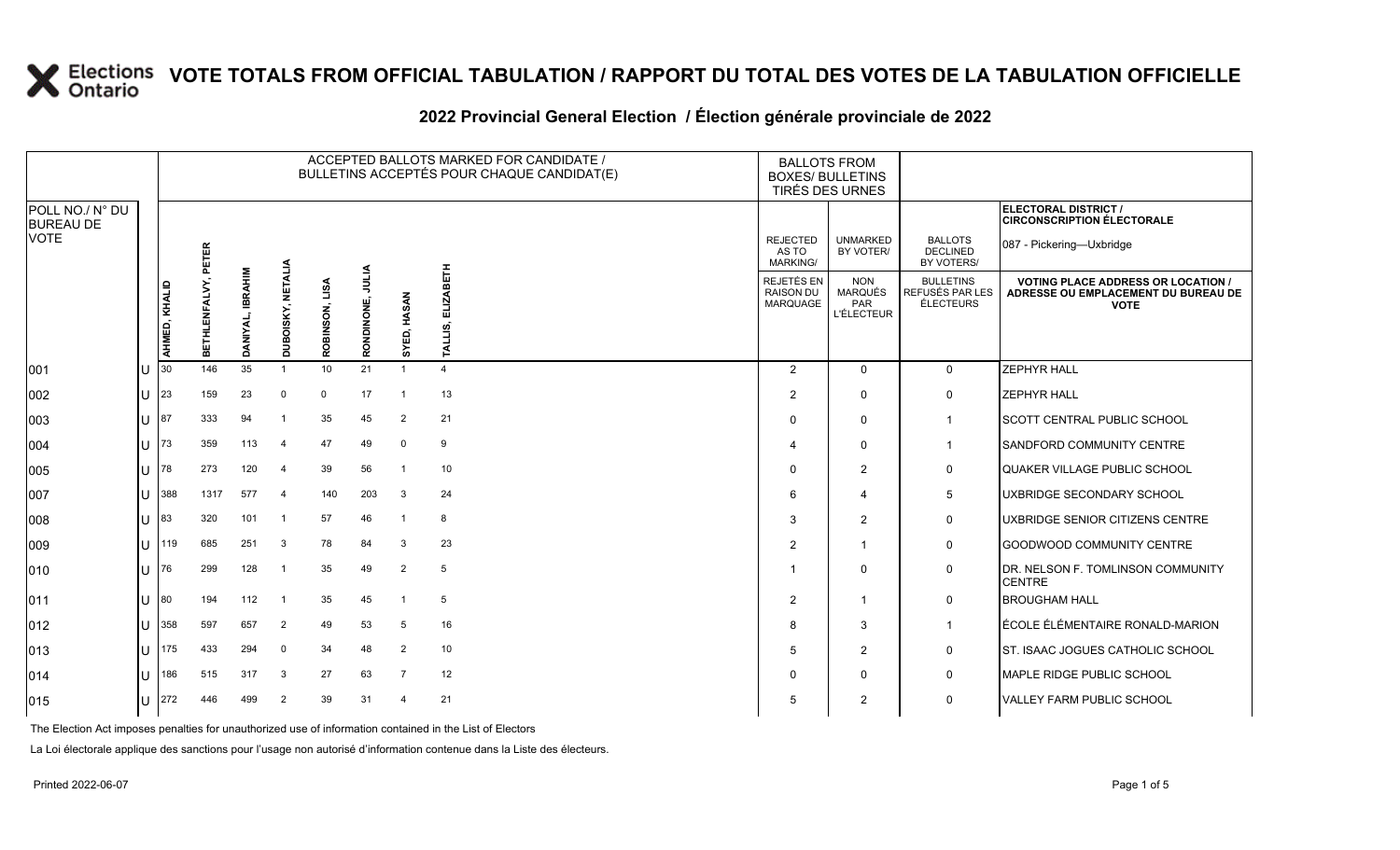#### **2022 Provincial General Election / Élection générale provinciale de 2022**

|                                     |              | ACCEPTED BALLOTS MARKED FOR CANDIDATE /<br>BULLETINS ACCEPTÉS POUR CHAQUE CANDIDAT(E) |               |                  |                          |                   |                     |                |                             | <b>BALLOTS FROM</b><br><b>BOXES/ BULLETINS</b><br>TIRÉS DES URNES |                                                          |                                                  |                                                                                                 |
|-------------------------------------|--------------|---------------------------------------------------------------------------------------|---------------|------------------|--------------------------|-------------------|---------------------|----------------|-----------------------------|-------------------------------------------------------------------|----------------------------------------------------------|--------------------------------------------------|-------------------------------------------------------------------------------------------------|
| POLL NO./ N° DU<br><b>BUREAU DE</b> |              |                                                                                       |               |                  |                          |                   |                     |                |                             |                                                                   |                                                          |                                                  | ELECTORAL DISTRICT /<br><b>CIRCONSCRIPTION ÉLECTORALE</b>                                       |
| <b>VOTE</b>                         |              |                                                                                       | PETER         |                  |                          |                   |                     |                |                             | <b>REJECTED</b><br>AS TO<br><b>MARKING/</b>                       | <b>UNMARKED</b><br>BY VOTER/                             | <b>BALLOTS</b><br><b>DECLINED</b><br>BY VOTERS/  | 087 - Pickering-Uxbridge                                                                        |
|                                     |              | AHMED, KHALID                                                                         | BETHLENFALVY, | DANIYAL, IBRAHIM | DUBOISKY, NETALIA        | LISA<br>ROBINSON, | JULIA<br>RONDINONE, | SYED, HASAN    | <b>ELIZABETH</b><br>TALLIS, | REJETÉS EN<br><b>RAISON DU</b><br>MARQUAGE                        | <b>NON</b><br><b>MARQUÉS</b><br>PAR<br><b>L'ÉLECTEUR</b> | <b>BULLETINS</b><br>REFUSÉS PAR LES<br>ÉLECTEURS | <b>VOTING PLACE ADDRESS OR LOCATION /</b><br>ADRESSE OU EMPLACEMENT DU BUREAU DE<br><b>VOTE</b> |
| $ 016\rangle$                       | l∪           | 119                                                                                   | 371           | 251              | $\mathbf 0$              | 33                | 37                  | $\Omega$       | 8                           | $\overline{4}$                                                    | $\overline{1}$                                           | $\mathbf 0$                                      | ST. MONICA CATHOLIC SCHOOL                                                                      |
| 017                                 | lU           | 123                                                                                   | 469           | 340              | - 1                      | 30                | 47                  | $\overline{2}$ | $\overline{7}$              |                                                                   | 3                                                        | $\mathbf 0$                                      | <b>WESTCREEK PUBLIC SCHOOL</b>                                                                  |
| 018                                 | IП           | 108                                                                                   | 230           | 152              | 2                        | 20                | 26                  | 3              | $\overline{7}$              | 3                                                                 | $\overline{\mathbf{1}}$                                  | 0                                                | ALTONA FOREST PUBLIC SCHOOL                                                                     |
| 019                                 | ΙU           | 192                                                                                   | 399           | 329              | $\overline{1}$           | 27                | 64                  | $\overline{2}$ | 16                          | 3                                                                 | $\overline{2}$                                           | $\mathsf{O}$                                     | <b>HIGHBUSH PUBLIC SCHOOL</b>                                                                   |
| 020                                 | lU           | 215                                                                                   | 520           | 406              | $\overline{2}$           | 41                | 65                  | $\overline{2}$ | 12                          |                                                                   | $\overline{7}$                                           | 0                                                | ST. MARY CATHOLIC SECONDARY SCHOOL                                                              |
| 021                                 | lU           | 151                                                                                   | 408           | 286              | $\overline{0}$           | 56                | 47                  | $\overline{4}$ | 13                          |                                                                   | $\overline{4}$                                           | $\mathbf 0$                                      | DUNBARTON HIGH SCHOOL (WEST GYM)                                                                |
| 022                                 | IП           | 185                                                                                   | 479           | 321              | $\overline{\phantom{0}}$ | 46                | 58                  | 3              | 12                          | 3                                                                 | 2                                                        | $\mathbf 0$                                      | <b>GANDATSETIAGON PUBLIC SCHOOL</b>                                                             |
| 023                                 | lυ           | 287                                                                                   | 763           | 427              | $\overline{\mathcal{A}}$ | 79                | 73                  | 3              | 16                          | $\overline{\mathcal{L}}$                                          | 2                                                        | $\mathbf 0$                                      | <b>WILLIAM DUNBAR PUBLIC SCHOOL</b>                                                             |
| 024                                 | lU           | 227                                                                                   | 430           | 307              | $\mathbf 0$              | 26                | 59                  | $\overline{2}$ | 20                          | 2                                                                 | $\Omega$                                                 | -1                                               | VAUGHAN WILLARD PUBLIC SCHOOL                                                                   |
| 025                                 | IП           | 198                                                                                   | 274           | 228              | 5                        | 32                | 42                  | $\mathbf 0$    | 11                          | .5                                                                | 5                                                        | -1                                               | <b>GLENGROVE PUBLIC SCHOOL</b>                                                                  |
| 026                                 | lU           | 30                                                                                    | 83            | 50               | $\Omega$                 | $\overline{4}$    | 12                  |                | 2                           | $\overline{2}$                                                    | $\mathbf 0$                                              | $\mathbf 0$                                      | <b>DISCOVERY PLACE II</b>                                                                       |
| 027                                 | Ш            | 37                                                                                    | 91            | 50               | $\Omega$                 | 5                 | 13                  |                | $\overline{\mathbf{1}}$     | 2                                                                 | $\mathbf 0$                                              | 0                                                | <b>DISCOVERY PLACE II</b>                                                                       |
| 028                                 | lU           | 289                                                                                   | 453           | 410              | 2                        | 42                | 58                  | $\overline{2}$ | 22                          |                                                                   | $\mathbf 0$                                              | $\mathbf 0$                                      | CHESTNUT HILL DEV. REC. COMPLEX                                                                 |
| 029                                 | $\mathbf{U}$ | 73                                                                                    | 223           | 162              | $\overline{\mathbf{1}}$  | 14                | 32                  | $\mathbf 0$    | $\overline{7}$              |                                                                   | $\Omega$                                                 | $\mathbf 0$                                      | <b>IELIZABETH B. PHIN PUBLIC SCHOOL</b>                                                         |

The Election Act imposes penalties for unauthorized use of information contained in the List of Electors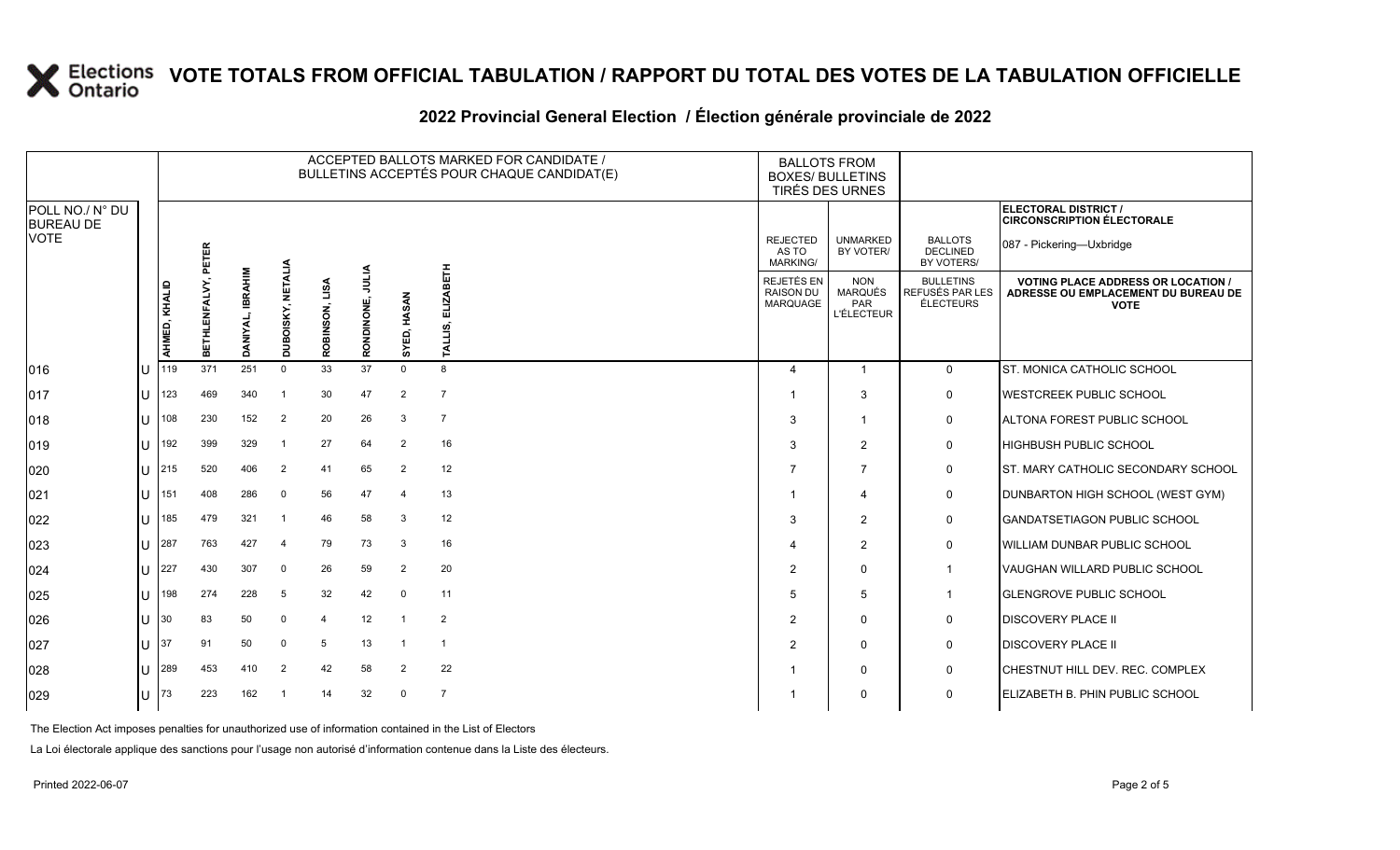#### **2022 Provincial General Election / Élection générale provinciale de 2022**

|                                     |    | ACCEPTED BALLOTS MARKED FOR CANDIDATE /<br>BULLETINS ACCEPTÉS POUR CHAQUE CANDIDAT(E) |               |                  |                          |                   |                     |                |                                   | <b>BALLOTS FROM</b><br><b>BOXES/ BULLETINS</b><br>TIRÉS DES URNES |                                                   |                                                  |                                                                                                 |
|-------------------------------------|----|---------------------------------------------------------------------------------------|---------------|------------------|--------------------------|-------------------|---------------------|----------------|-----------------------------------|-------------------------------------------------------------------|---------------------------------------------------|--------------------------------------------------|-------------------------------------------------------------------------------------------------|
| POLL NO./ N° DU<br><b>BUREAU DE</b> |    |                                                                                       |               |                  |                          |                   |                     |                |                                   |                                                                   |                                                   |                                                  | <b>ELECTORAL DISTRICT /</b><br><b>CIRCONSCRIPTION ÉLECTORALE</b>                                |
| <b>VOTE</b>                         |    |                                                                                       | PETER         |                  |                          |                   |                     |                |                                   | <b>REJECTED</b><br>AS TO<br>MARKING/                              | <b>UNMARKED</b><br>BY VOTER/                      | <b>BALLOTS</b><br><b>DECLINED</b><br>BY VOTERS/  | 087 - Pickering-Uxbridge                                                                        |
|                                     |    | AHMED, KHALID                                                                         | BETHLENFALVY, | DANIYAL, IBRAHIM | <b>DUBOISKY, NETALIA</b> | LISA<br>ROBINSON, | JULIA<br>RONDINONE, | SYED, HASAN    | <b>ELIZABETH</b><br>ALLIS.<br>۳   | REJETÉS EN<br><b>RAISON DU</b><br><b>MARQUAGE</b>                 | <b>NON</b><br>MARQUÉS<br>PAR<br><b>L'ÉLECTEUR</b> | <b>BULLETINS</b><br>REFUSÉS PAR LES<br>ÉLECTEURS | <b>VOTING PLACE ADDRESS OR LOCATION /</b><br>ADRESSE OU EMPLACEMENT DU BUREAU DE<br><b>VOTE</b> |
| 030                                 |    | 118                                                                                   | 402           | 269              | 3                        | 90                | 61                  | $\overline{1}$ | 8                                 | $\overline{2}$                                                    | $\overline{1}$                                    | $\mathbf 0$                                      | ROSEBANK ROAD PUBLIC SCHOOL                                                                     |
| 031                                 | IП | 149                                                                                   | 383           | 261              | - 1                      | 73                | 48                  | -1             | 12                                | $\Omega$                                                          | $\Omega$                                          | 1                                                | FAIRPORT BEACH PUBLIC SCHOOL                                                                    |
| 032                                 | ΠT | 200                                                                                   | 408           | 223              | $\mathbf 0$              | 66                | 62                  | 2              | 18                                | 3                                                                 | 3                                                 | $\overline{\mathbf{c}}$                          | FRENCHMAN'S BAY PUBLIC SCHOOL                                                                   |
| 033                                 | ΙU | 218                                                                                   | 440           | 294              | $\Omega$                 | 33                | 63                  | $\mathbf 0$    | 23                                | .5                                                                | 3                                                 | $\mathbf 0$                                      | <b>EAST SHORE COMMUNITY CENTRE</b>                                                              |
| 034                                 | lυ | 132                                                                                   | 204           | 135              | $\overline{2}$           | 48                | 34                  | -1             | 6                                 | 2                                                                 | -1                                                | 0                                                | BAYVIEW HEIGHTS PUBLIC SCHOOL                                                                   |
| 035                                 | lΗ | 26                                                                                    | 59            | 25               | $\Omega$                 | 6                 | 8                   | -1             | 5                                 | $\Omega$                                                          | $\Omega$                                          | 0                                                | SIR J.A. MACDONALD PUBLIC SCHOOL                                                                |
| 036                                 | U  | 25                                                                                    | 62            | 36               | 3                        | 6                 | 12                  | $\mathbf 0$    | 3                                 | $\Omega$                                                          | $\Omega$                                          | 0                                                | SIR J.A. MACDONALD PUBLIC SCHOOL                                                                |
| 400                                 | ΙU | 27                                                                                    | 56            | 47               | $\mathbf 0$              | 6                 | 8                   | $\mathbf 0$    | $\overline{4}$                    | 2                                                                 | $\mathbf 0$                                       | 0                                                | <b>LIBERTY AT DISCOVERY</b>                                                                     |
| 401                                 | lΗ | 46                                                                                    | 68            | 44               | $\Omega$                 | 6                 | 3                   | $\mathbf 0$    | $\overline{1}$                    | $\overline{2}$                                                    | $\Omega$                                          | $\mathbf 0$                                      | <b>EMERALD POINT</b>                                                                            |
| 402                                 | U  | 30                                                                                    | 62            | 52               | -1                       | $\Omega$          | 3                   | $\overline{1}$ | 3                                 | $\Omega$                                                          | $\Omega$                                          | $\mathbf 0$                                      | SAN FRANCISCO BY THE BAY                                                                        |
| 403                                 | U  | 20                                                                                    | 33            | 33               | $\Omega$                 | $\overline{4}$    | 5                   | $\mathbf 0$    | $\mathbf 0$                       | $\Omega$                                                          | $\Omega$                                          | 0                                                | SAN FRANCISCO BY THE BAY 3                                                                      |
| 404                                 | U  | 19                                                                                    | 84            | 42               | -1                       | 3                 | 5                   | $\mathbf 0$    | 8                                 | $\Omega$                                                          | $\mathbf 0$                                       | 0                                                | MILLENNIUM BUILDING                                                                             |
| 405                                 | lΗ | 16                                                                                    | 16            | 19               | $\mathbf 0$              | $\overline{1}$    | 2                   | $\Omega$       | $\mathbf 0$                       | 2                                                                 | $\Omega$                                          | $\mathbf 0$                                      | ROUGEMOUNT CO-OPERATIVE HOMES INC.                                                              |
| 700                                 | IU |                                                                                       |               |                  |                          |                   |                     |                | COMBINED WITH 701 / COMBINÉ À 701 |                                                                   |                                                   |                                                  |                                                                                                 |

The Election Act imposes penalties for unauthorized use of information contained in the List of Electors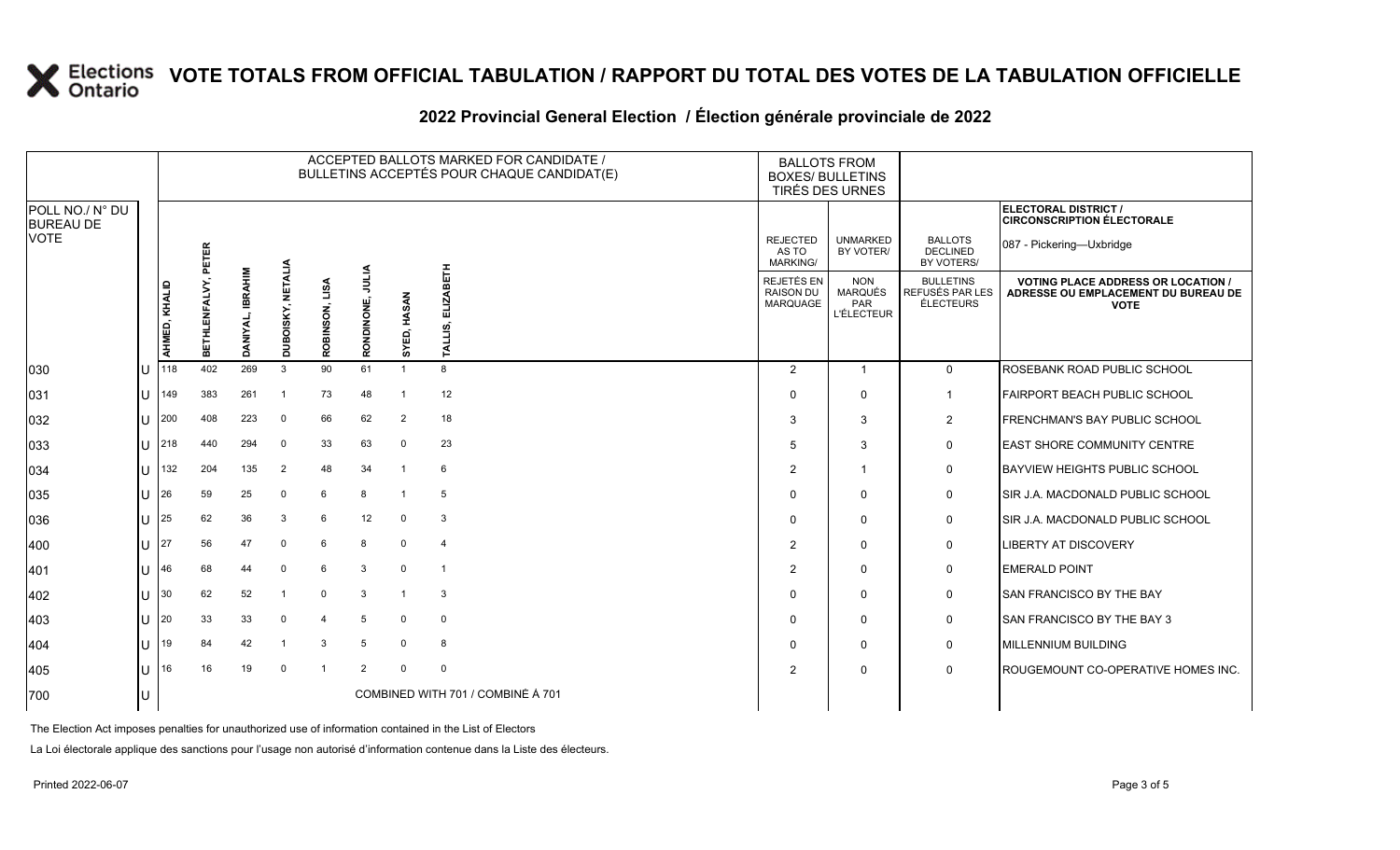| 2022 Provincial General Election / Election générale provinciale de 2022 |  |  |
|--------------------------------------------------------------------------|--|--|
|                                                                          |  |  |

|                                                    |     | ACCEPTED BALLOTS MARKED FOR CANDIDATE /<br>BULLETINS ACCEPTÉS POUR CHAQUE CANDIDAT(E) |                         |                  |                          |                |                            |             |                                   | <b>BALLOTS FROM</b><br><b>BOXES/ BULLETINS</b><br><b>TIRÉS DES URNES</b> |                                                          |                                                  |                                                                                                 |
|----------------------------------------------------|-----|---------------------------------------------------------------------------------------|-------------------------|------------------|--------------------------|----------------|----------------------------|-------------|-----------------------------------|--------------------------------------------------------------------------|----------------------------------------------------------|--------------------------------------------------|-------------------------------------------------------------------------------------------------|
| POLL NO./ N° DU<br><b>BUREAU DE</b><br><b>VOTE</b> |     |                                                                                       | ETER<br>ᇍ               |                  |                          |                |                            |             |                                   | <b>REJECTED</b><br>AS TO<br><b>MARKING/</b>                              | <b>UNMARKED</b><br>BY VOTER/                             | <b>BALLOTS</b><br><b>DECLINED</b><br>BY VOTERS/  | <b>ELECTORAL DISTRICT /</b><br><b>CIRCONSCRIPTION ÉLECTORALE</b><br>087 - Pickering-Uxbridge    |
|                                                    |     | AHMED, KHALID                                                                         | <b>HLENFALVY,</b><br>ЕL | DANIYAL, IBRAHIM | <b>DUBOISKY, NETALIA</b> | ROBINSON, LISA | <b>AITIN</b><br>RONDINONE, | SYED, HASAN | 岳                                 | REJETÉS EN<br><b>RAISON DU</b><br>MARQUAGE                               | <b>NON</b><br><b>MARQUÉS</b><br>PAR<br><b>L'ÉLECTEUR</b> | <b>BULLETINS</b><br>REFUSÉS PAR LES<br>ÉLECTEURS | <b>VOTING PLACE ADDRESS OR LOCATION /</b><br>ADRESSE OU EMPLACEMENT DU BUREAU DE<br><b>VOTE</b> |
| 701                                                | IU  | 12                                                                                    | 32 <sup>°</sup>         | 17               | $\Omega$                 | 5              |                            |             |                                   | 3                                                                        | $\mathbf{0}$                                             | $\Omega$                                         | <b>REACHVIEW VILLAGE</b>                                                                        |
| 702                                                | lul | I6.                                                                                   | 32                      | 18               | $\overline{2}$           |                | $\overline{4}$             | $\Omega$    | $\overline{\mathbf{1}}$           | $\Omega$                                                                 | 10 <sup>1</sup>                                          | $\mathbf 0$                                      | <b>VIVA PICKERING RETIREMENT COMMUNITY</b>                                                      |
| 703                                                | IU  |                                                                                       |                         |                  |                          |                |                            |             | COMBINED WITH 701 / COMBINÉ À 701 |                                                                          |                                                          |                                                  |                                                                                                 |
| 704                                                | ΙU  |                                                                                       |                         |                  |                          |                |                            |             | COMBINED WITH 707 / COMBINÉ À 707 |                                                                          |                                                          |                                                  |                                                                                                 |
| 705                                                | lu  |                                                                                       | 26                      | 14               | $\mathbf{0}$             | 5              | $\overline{1}$             | $\Omega$    | $\mathbf 0$                       |                                                                          | $\mathbf{0}$                                             | $\mathbf 0$                                      | ICHARTWELL PICKERING CITY CTR. RET.<br>RES.                                                     |
| 706                                                | IU  |                                                                                       |                         |                  |                          |                |                            |             | COMBINED WITH 707 / COMBINÉ À 707 |                                                                          |                                                          |                                                  |                                                                                                 |
| 707                                                | lu  | 10                                                                                    | 23                      | 18               | 3                        | 2              | $\overline{2}$             | $\Omega$    | 3                                 | $\overline{5}$                                                           | $\mathbf{0}$                                             | 3                                                | <b>ABBEYLAWN MANOR RETIREMENT HOME</b>                                                          |
| 708                                                | IП  | 11                                                                                    | 32                      | 18               | $\overline{1}$           | $\mathbf 0$    | 9                          |             | $\mathbf 0$                       | 3                                                                        |                                                          | 0                                                | DOUGLAS CROSSING                                                                                |
| ADV001                                             |     | 192                                                                                   | 338                     | 287              | 0                        | 26             | 18                         | $\Omega$    | 8                                 | $\overline{7}$                                                           | $\mathbf{0}$                                             | 0                                                | 1899 BROCK RD. UNIT M3                                                                          |
| ADV002                                             |     | 427                                                                                   | 867                     | 774              | $\overline{2}$           | 57             | 110                        | - 1         | 13                                | 93                                                                       | $\overline{7}$                                           | 1                                                | 1899 BROCK RD. UNIT M3                                                                          |
| ADV003                                             |     | 838                                                                                   | 2999                    | 2187             | $\overline{4}$           | 193            | 249                        | 8           | 78                                | 8                                                                        | $\overline{2}$                                           | 5                                                | CHESTNUT HILL DEV. REC COMPLEX ADV                                                              |
| ADV004                                             |     | 196                                                                                   | 1094                    | 386              | 0                        | 66             | 96                         |             | 12                                | 3                                                                        | $\overline{2}$                                           | 3                                                | UXBRIDGE SENIOR CITIZENS CENTRE                                                                 |

The Election Act imposes penalties for unauthorized use of information contained in the List of Electors